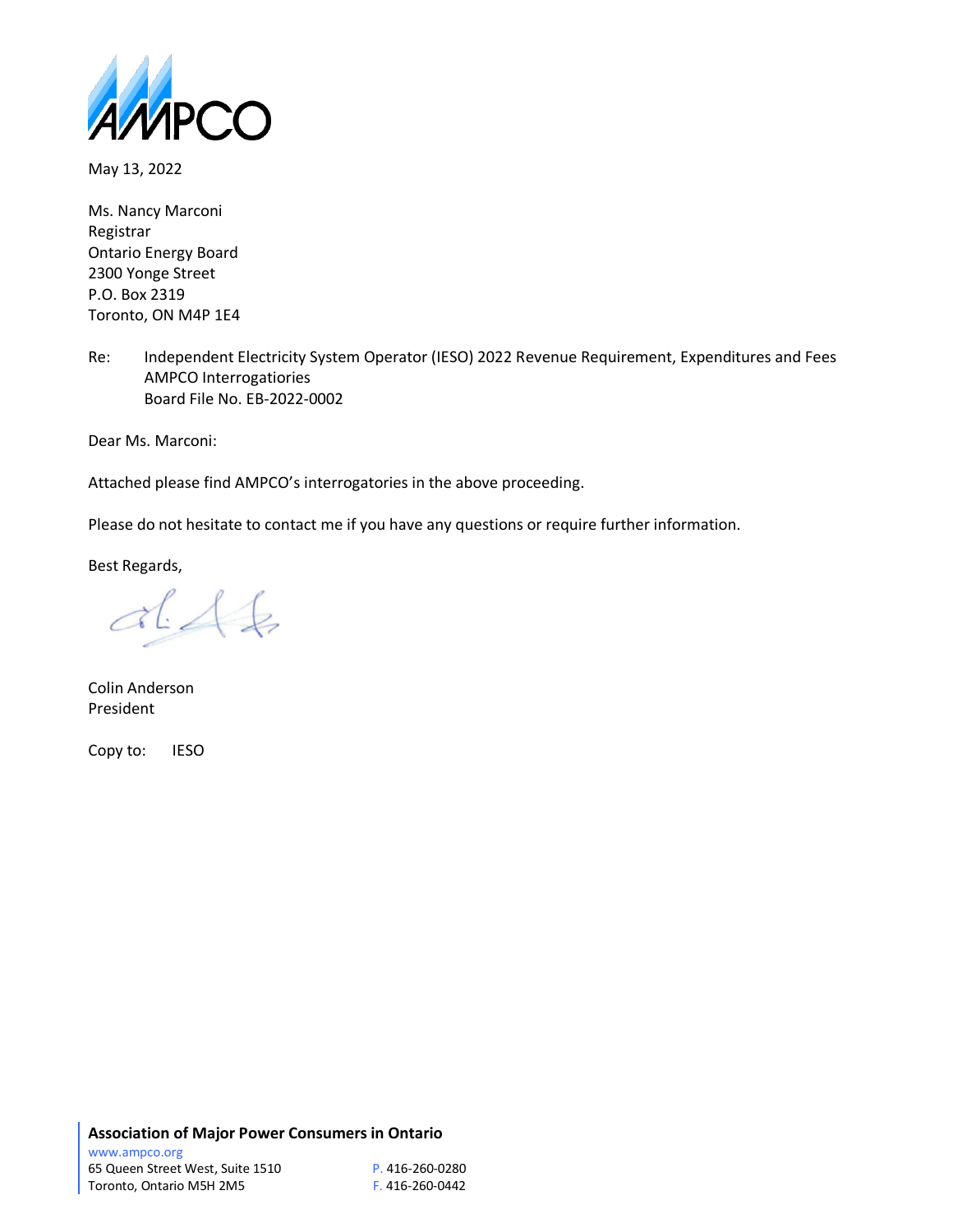# **EB-2022-0002 Independent Electricity System Operator Application for Approval of 2022 Expenditures, Revenue Requirement and Fees**

## **AMPCO Interrogatories May 13, 2022**

## 1.0-AMPCO-1

Ref: EB-2020-0230 Exhibit I Tab 1.0 Schedule 2 – 1.0 AMPCO 2 Attachment 1

Attachment 1 summarizes the IESI's Strategy, Business Plan and 2021 Priorities.

- a) Please provide an updated summary of the IESO's strategy for 2022.
- b) Slide 12 provides an overview of 2021 Enterprise Priorities. Please provide the Top 10 priorities for 2022.

## 1.1-AMPCO-2

Two Summit-Lite events were also held in 2021 to bring together thought leaders and support in-depth conversations with stakeholders on key sector topics. In June, the event focused on innovation, ranging from the advancement of distributed energy resource markets in Ontario and globally, as well as the ongoing role of innovation in providing solutions to meet system needs.

- a) Please provide the agenda, attendee list, presentations, meeting notes, recommendations and outcomes from the innovation event.
- b) Please provide any other relevant information or materials related to the event.

#### 1.1-AMPCO-3

Ref: A-2-2 Attachment 1 Page 2

With respect to Performance Measures and Targets, Measure 3 is Operational Efficiency-Percentage of Strategic Initiatives that are completed within only 50% of schedule contingency. The 5-year strategic target is 90% of Strategic Initiatives are completed on time. The 2021 result is 50%.

a) Please explain the meaning and impact of the results in 2021.

b) Please provide the Strategic Initiatives included in the 2021 results.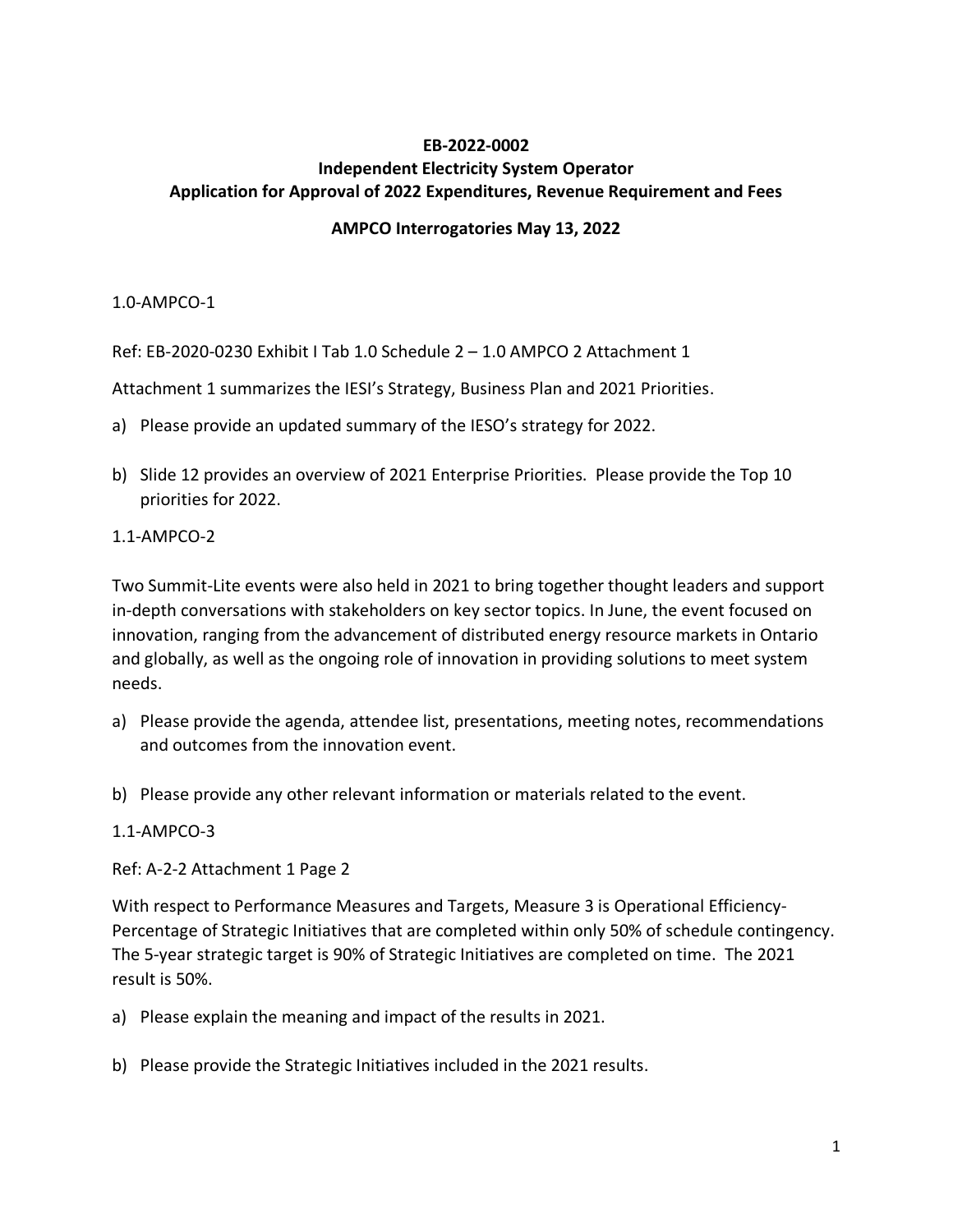- c) Please provide the calculation that underpins the 2021 result.
- d) Please discuss if 2021 results have resulted in a backlog of work. If yes, please discuss the impact on work in 2022.

1.2-AMPCO-4

Ref: D-1-2 P1

Table 1 provides a Summary of OM&A for Business Units.

Ref: D-1-3 P1

Table 1 provides the Staffing and Operating Compensation Expenses.

Please map the total FTEs for 2021 (forecast and actual) and 2022 (forecast) to each Business Unit.

1.2-AMPCO-5

Ref: D-1-2 P1

- a) With respect to the Corporate Relations, Stakeholder Engagement and Innovation Business Unit, please provide the budget and FTEs for Innovation, Research and Development.
- b) With respect to the organizational changes implemented in Q4-2021, please provide a schedule that tracks the impact on each Business Unit in terms of the change in \$ and FTEs.

1.2-AMPCO-6

c) Ref: D-1-2 P5

Please provide the internal audit plan for 2022-2024.

1.3-AMPCO-7

Ref: EB-2020-0230 Exhibit I Tab 1.0 Schedule 2 – 1.0 AMPCO 5

Please provide the schedule and cost performance of projects closed in 2021.

1.3-AMPCO-8

Ref: E-2-1 P2

Please provide the number and percentage of projects completed within 90% of the 2021 budget.

1.3-AMPCO-9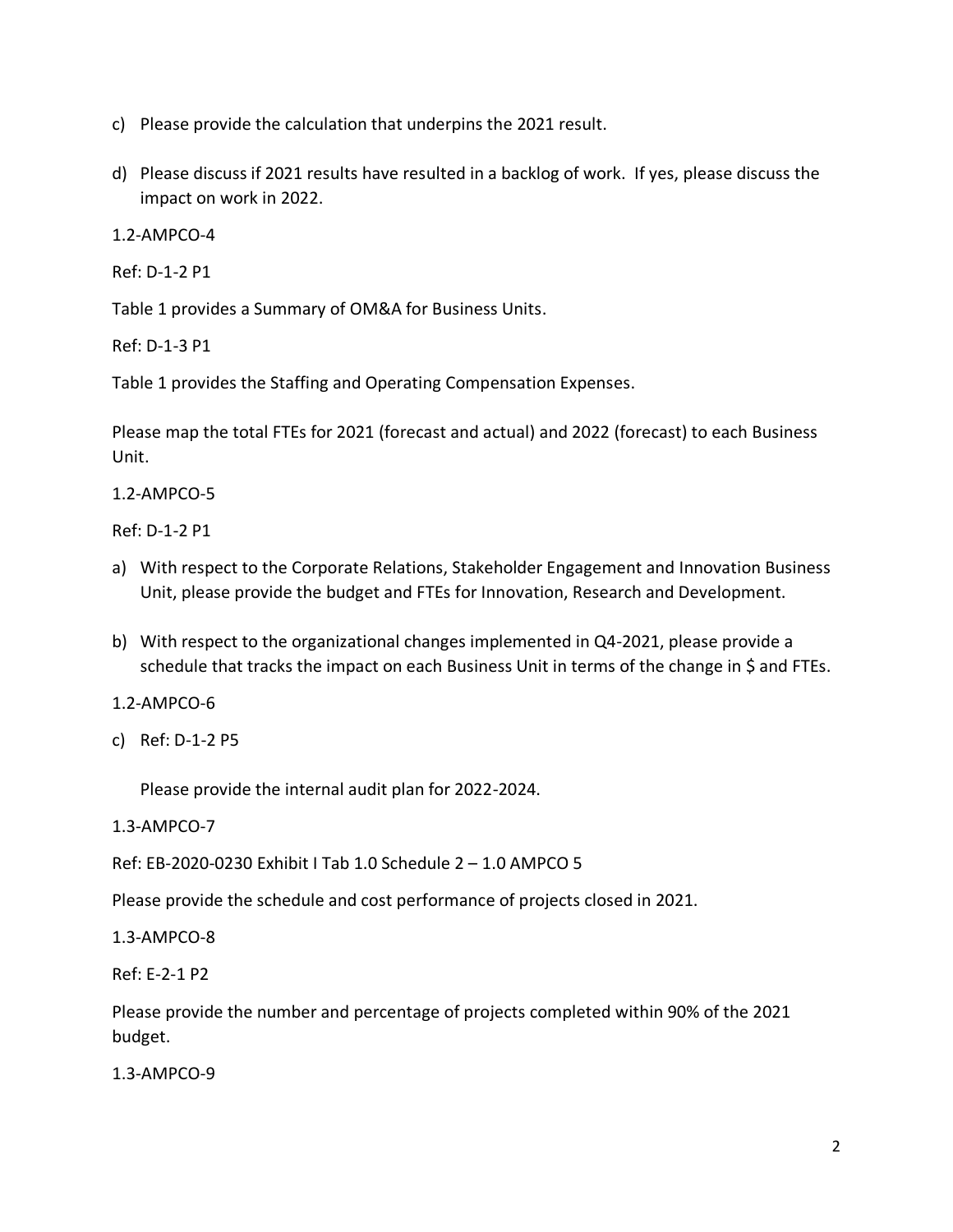Ref: Appendix 2-AA

Please add the following columns to Appendix 2-AA.

- a) Actual Spend Previous Years.
- b) Forecast Spend Beyond 2022.
- c) Provide an excel version of Appendix 2-AA.

4.0-AMPCO-10

Ref 1: G-2-1 P5 Table 2

- a) Please add the forecast and actual spending on MRP for all previous years to the table.
- b) Please confirm the following:
	- Total MRP program costs are estimated at \$177.7 million
	- Total MRP capital costs are estimated at \$148.3 million
	- Total MRP operating costs are estimated at \$29.4 million
	- The new go live date is November 2023 with six months of contingency

4.0-AMPCO-11

Ref 1: G-2-1 P4

Ref 2: Market Renewal Program Energy Stream Business Case October 22, 2019 P55

a) Please provide a breakdown of the expected MRP Costs per phase:

| <b>MRP Approved Costs</b> | \$M | ℅ |
|---------------------------|-----|---|
| <b>Per Phase</b>          |     |   |
| High Level Design         |     |   |
| Detailed Design           |     |   |
| Implementation            |     |   |
| Contingency               |     |   |
| Total                     |     |   |

b) Please provide the start date of the implementation phase and how many months it will take to complete.

#### 4.0-AMPCO-12

Ref: EB-2020-0230 Exhibit I Tab 4.5 Schedule 2 – 4.5 AMPCO 32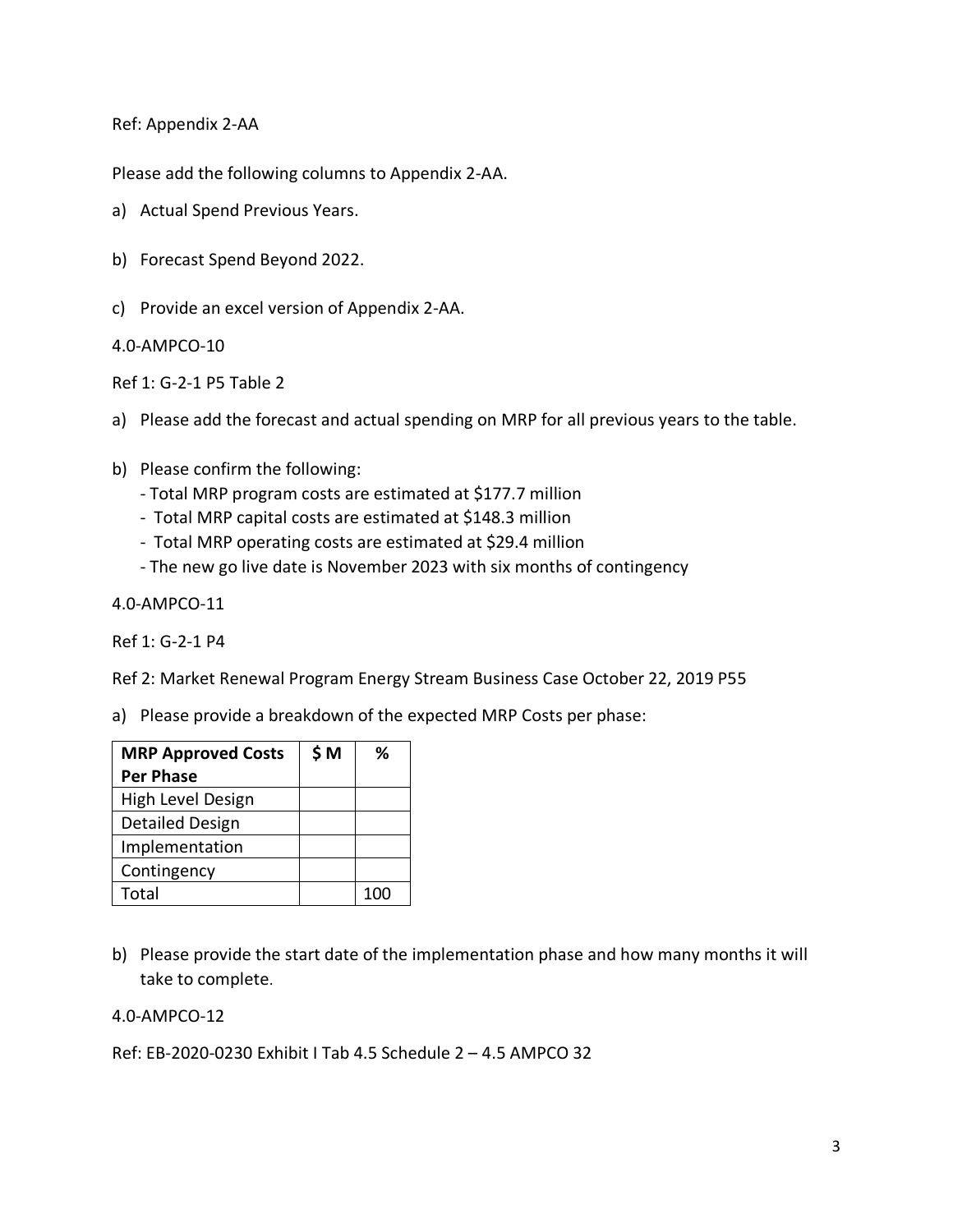The response states "To date, the IESO has used \$6 million of the contingency by allocating this amount to the program budget. Through the schedule and budget update exercise, the IESO expanded the program budget envelope from \$170M (\$154M + \$16M contingency) to \$177.7M (\$167.7M + \$10M contingency)."

a) Please provide the allocation of the \$10 M contingency.

b) Please discuss how the \$10 M contingency has been used to date.

4.0-AMPCO-13

Ref 1: G-2-1 P4

Ref 2: Market Renewal Program Energy Stream Business Case October 22, 2019 P56

a) Please provide a breakdown of the expected MRP Costs per Program Cost Category Components:

| <b>MRP Costs Per Cost</b> | \$ M | %   |
|---------------------------|------|-----|
| Category                  |      |     |
| <b>IESO Labour</b>        |      |     |
| IT (Hardware & Software)  |      |     |
| Professional & Consulting |      |     |
| Other (Interest & Rent)   |      |     |
| Contingency               |      |     |
| Total                     |      | 100 |

# 4.1-AMPCO-14

Ref: G-2-1 P6

The IESO reports on CPI and SPI, against the MRP baseline budget and schedule.

- a) Please confirm the MRP baseline budget and schedule used to calculate CPI and SPI in 2020 and 2021.
- b) Please provide the calculations that underpin the CPI and SPI amounts in Table 5.
- c) Please discuss the variation in CPI results.
- d) Please confirm the MRP baseline budget and schedule used for CPI and SPI in 2022.
- e) Please discuss the anticipated CPI and SPI results for 2022 and 2023.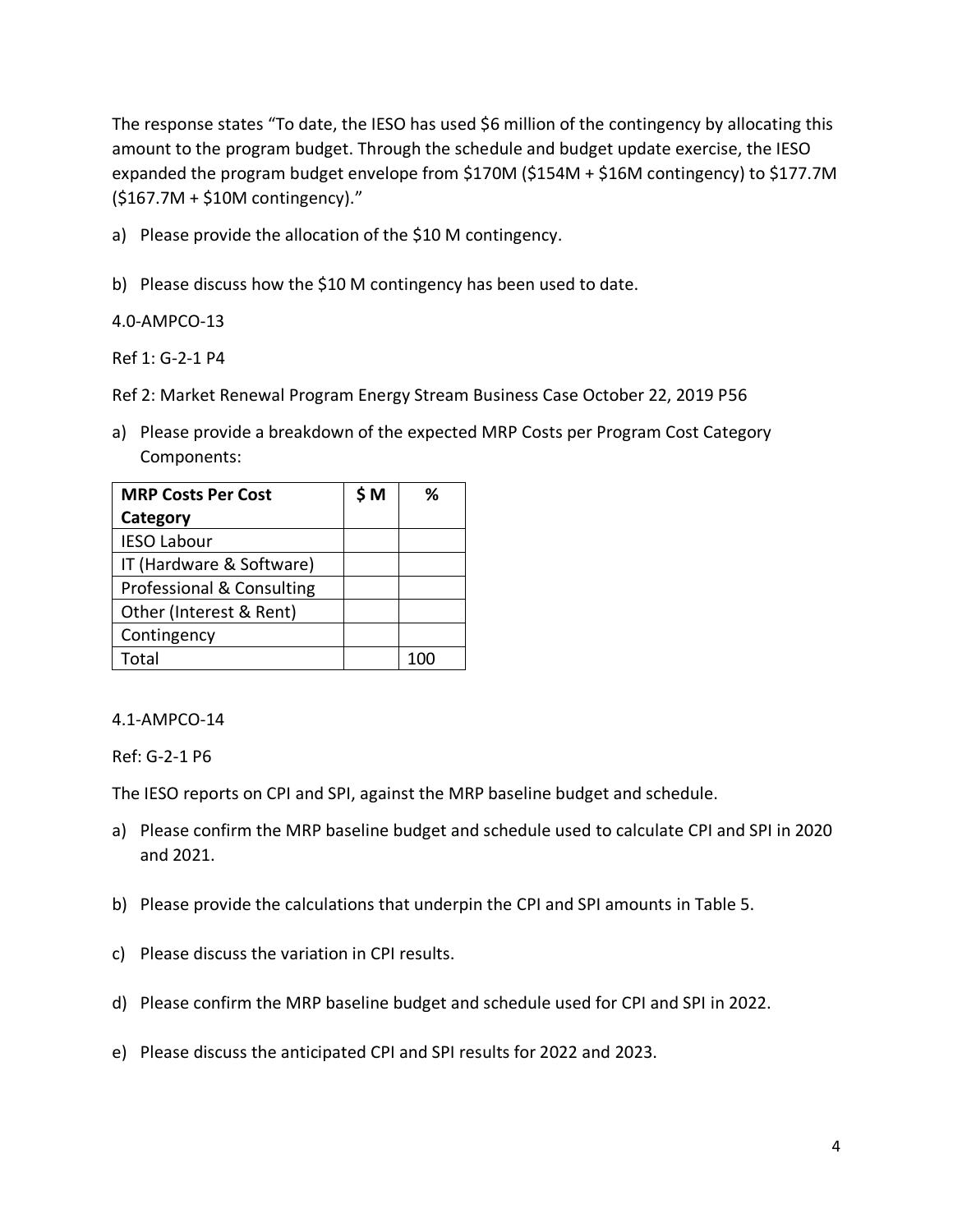4.1-AMPCO-15

Ref: G-2-1 P6

MRP has a Schedule Performance Index (SPI) which is below target, as the project had to reprioritize some work to vendor requirements gathering, which impacted dependency tasks.

- a) Please provide further details on the work that was reprioritized.
- b) Please provide further details on the impacted dependency tasks.
- c) Please discuss any other drivers to explain the MRP SPI below target.

## 4.3-AMPCO-16

Ref 1: G-2-1 P6

The IESO indicates 2021 capital expenses were \$12.0 million lower than budgeted due to a set of variances, including:

- Delays in gathering business and vendor requirements, which has resulted in the deferral of internal and external IT implementation costs;
- Reduced contractor costs;
- Lower corporate financing rates resulting in lower interest expense; and
- Unused contingency.
- a) Please provide a breakdown of the \$12.0 M variance based on the above categories.
- b) Please explain the nature of the delays in gathering business and vendor requirements. Please discuss if this issue continues to persist in 2022 (and beyond) and the potential impact on cost and schedule in 2022 and beyond.
- c) Please explain the reason for reduced contractor costs and discuss the impact on the workplan schedule.

#### 4.4-AMPCO-17

Ref: G-2-1 P7

The IESO expects that adjustments to timelines will be needed as the project moves closer to in-service. The IESO is working to finalize the delivery schedule informed by our vendors, stakeholder input, and consideration of the impact on other dependent initiatives, and will reengage with stakeholders in a timely manner when further information is available.

a) Please discuss the work activities and timelines impacted.